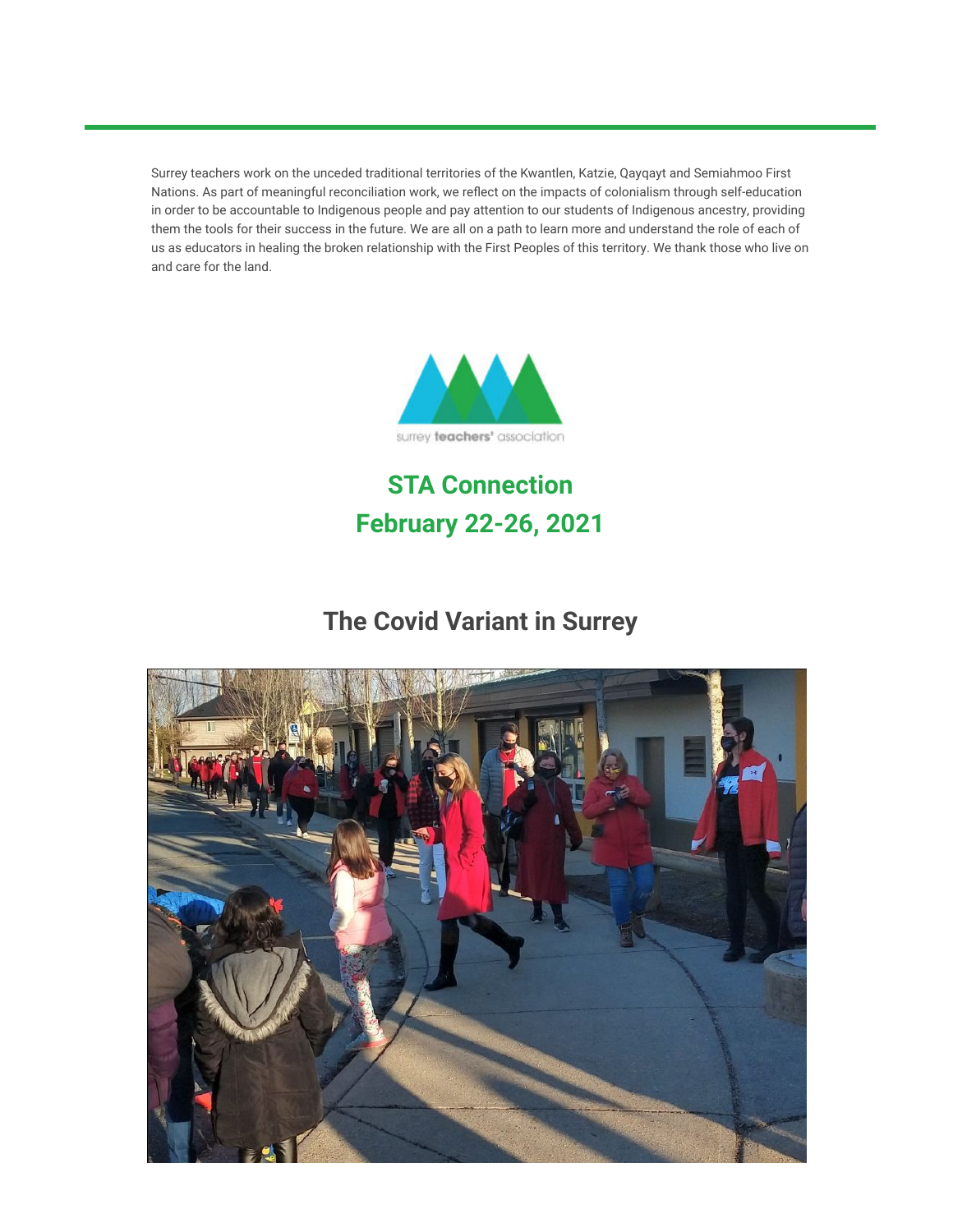As you know the UK variant of Covid has been detected in cases associated with Surrey schools, as of Feb 26, the schools affected are Ecole Woodward Hill, Surrey Traditional, James Ardiel, Tamanawis, Queen Elizabeth Secondary, and AHP Matthew. It is extremely upsetting to realize you may have been exposed to the highly infectious variant of Covid, and we are raising our voices with decision makers to do more to protect our members and district from the virus. We had a meeting this week with the Surrey Trustees, and we pressed them on various concerns, and we hope to have a meeting soon with Surrey MLAs. We have generated a lot of media attention; Matt did 11 interviews on Tuesday!

A confusing aspect of this push is it seems unclear who actually has the power to implement a more stringent mask policy in a district. Is it the Minister of Education, the Chief PHO, Fraser Health, the Superintendent, the Government, the Trustees? At times while advocating we feel like we are chasing phantoms in a house of mirrors.

The staff of Ecole Woodward Hill were required to report to rapid testing on Sunday afternoon and thankfully all tested negative. On Tuesday morning they held a short, socially distanced, masked mini- action, where they wore red (for Ed!) assembled outside their school at 8:15, walked around the entrance area a couple of times, and then entered the school as a "walk in." Matt and Julia were happy to be there with them, to bring a few STA flags and to interact with the media that had assembled. Our thanks and admiration go out to the staff who are transforming their crisis moment into one that is reinvigorating the spirits of teachers around the district and the province in this worrisome time.

Breaking news: Staff at James Ardiel held a masked, physically-distanced walk in this morning (Feb 26) to show their togetherness, as they have been impacted with five self-isolation orders. Thank you to the organizers!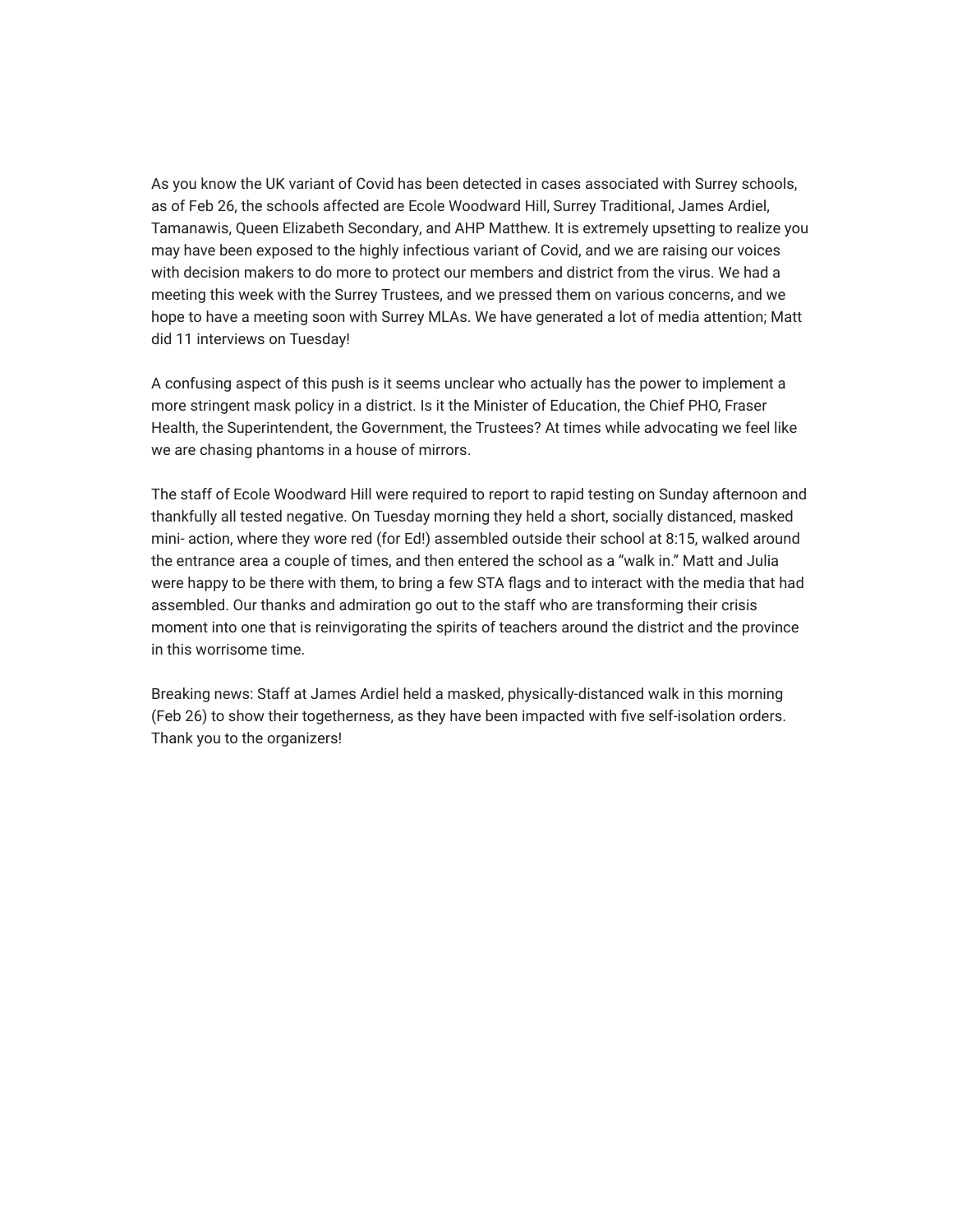### **Masks for all**

We believe masks to be an important protection for our health in this pandemic, along with hand washing, physical distancing etc.. Masks are also symbolic, visible items that demonstrate to others that all of us are doing our utmost to keep each other safe. We continue to push for a schools mask mandate, even if only particular to our district or health region where the Covid 19 virus is more prevalent than other areas of the province.

We have continued to roll out our videos on [YouTube](https://surreyteachers.us20.list-manage.com/track/click?u=37ec644ae87e34b54b3912660&id=1b57ed0044&e=7261da6bdb) and [Instagram](https://surreyteachers.us20.list-manage.com/track/click?u=37ec644ae87e34b54b3912660&id=daadd626ef&e=7261da6bdb) (@surreyteachers) with our direct ask to parents to help us all create a mask wearing culture in Surrey. So far we have uploaded videos in English, Tagalog, Mandarin, Punjabi, and Hindi, and we have more languages coming. If all of us took a minute to share these on our social media, the reach would be huge! Please do so! If you speak one of the languages, please share in your community.

In class please do your best to encourage mask wearing. When kids ask about the controversy, the news reports about Surrey schools, the arrival of the variant etc., that can be your cue to explain we are all doing what we can and as we are able to slow the spread of the virus. In your daily work, take the time to notice your routines and habits and if necessary make a few changes to keep yourself safer. With aerosolized particles as the threat, we need to make it normal to communicate with each other remotely, even though it seems strange to have a teams meeting or phone call for a conversation we would normally have in the hall, mailroom, staff room or office. Try to minimize your "face time" with colleagues, parents, etc..

#### **What to do if the fogging chemical is bothering you**

We have been contacted by several members who have had a reaction to Clorox360, the substance in the electrostatic sprayer used to disinfect schools. Symptoms include itchiness, rashes, vomiting, and shortness of breath. If you are having this reaction, you should apply to the District for an accommodation to have another disinfecting process used in your workspace.

Here is the [District Medical Certificate](https://surreyteachers.us20.list-manage.com/track/click?u=37ec644ae87e34b54b3912660&id=20bc8fc67b&e=7261da6bdb) in this situation.

If you miss work due to your reaction to Clorox, you need to fill out a [Form 6A.](https://surreyteachers.us20.list-manage.com/track/click?u=37ec644ae87e34b54b3912660&id=30a0b7481e&e=7261da6bdb)

Send the completed Form 6A to your principal, the district at District at HRES-[Safety@surreyschools.ca, and the STA at hs@surreyteachers.org. Your princi](mailto:HRES-Safety@surreyschools.ca)pal may be confused by the 6A as the District uses a different form, but this is the form BCTF members are to use. You do not need to fill out both forms: the principal should use the 6A to complete the District form.

Finally, but most importantly, you need to call WorkSafeBC Claims Call Centre at 604.231.8888. If you don't call, they don't know about your claim.

If you have been denied a claim by WorkSafeBC, please contact the STA at [hs@surreyteachers.org](mailto:hs@surreyteachers.org) so we can advocate on your behalf.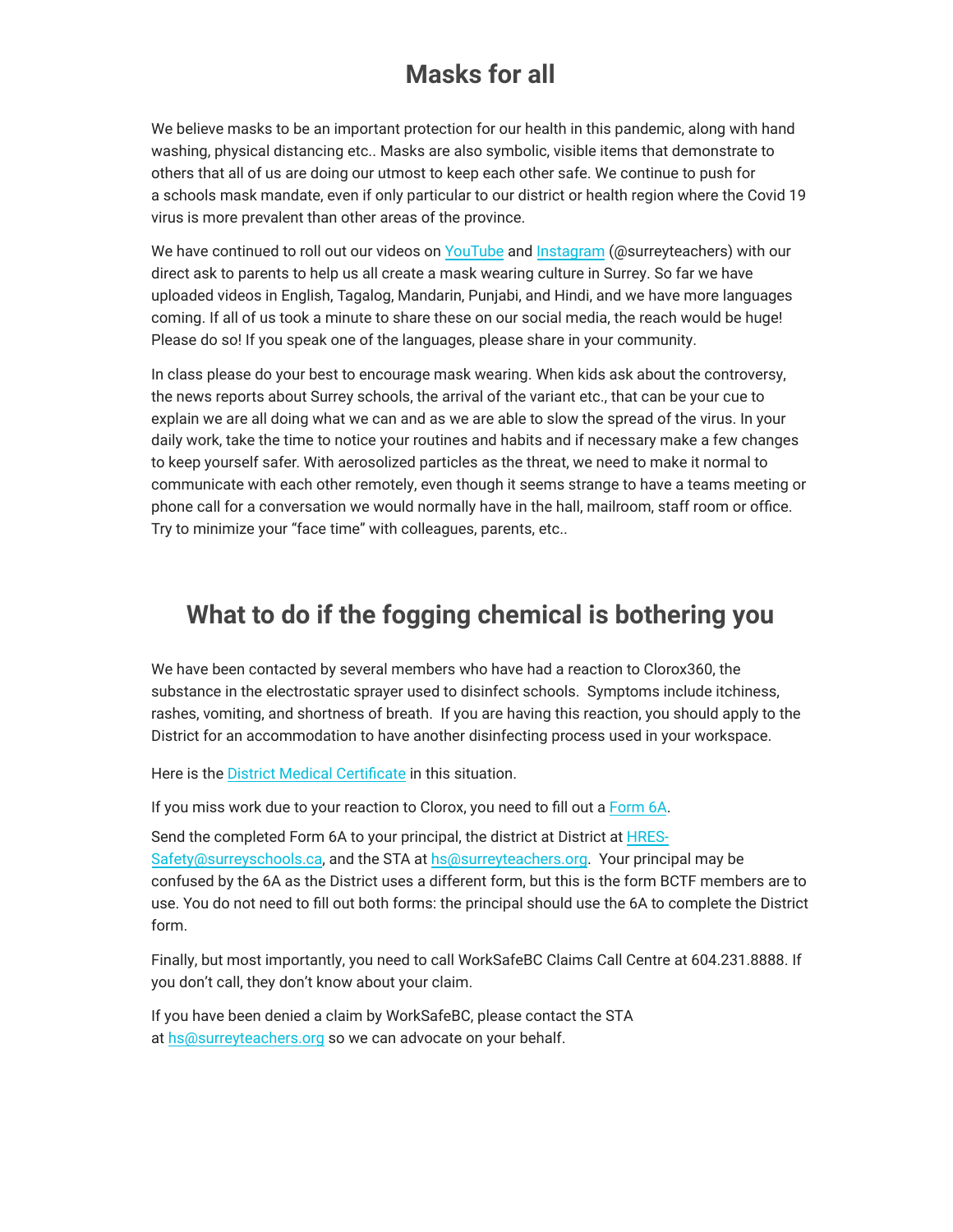#### **Pink Shirt day!**



Pink shirts were worn all over the district this past Wednesday to celebrate and mark Pink Shirt Day, a day to remember the impact of homophobic and transphobic bullying and how we all need to stand up against hate together. The STA Ad Hoc LGBTQ committee sponsored a sticker contest and the above is the design; stickers have been distributed to all schools.

# **STA Convention May 7th. Call for Workshop Proposals**



**Surrey Teachers' Association Annual Convention Friday, May 7, 2021** 



Dr. Gabor Mâté

Renowned addiction expert, speaker author Keynote Speaker . Panel on Equity and Diversity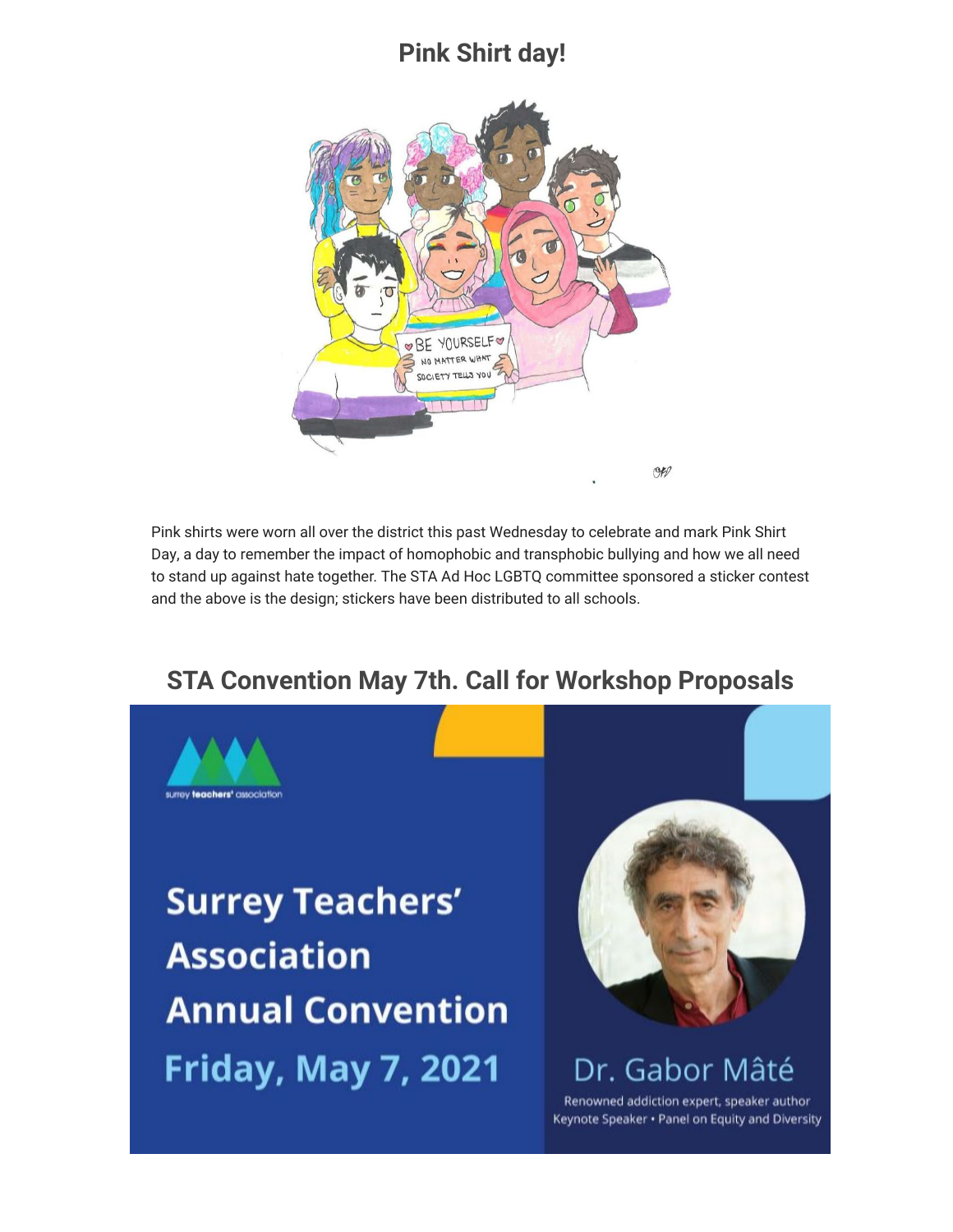Do you have a topic that you're passionate about? We know Surrey teachers are doing great work with their students and the STA Convention is now accepting workshop proposals for a wide range of topics. We are also proud to announce Gabor Maté as our keynote speaker this year and be featuring a panel on equity and diversity.

Sometimes teachers underestimate how good their own work is, but often there is nothing more useful for colleagues than someone sharing examples from their teaching practice, and the exchange of ideas in the ensuing discussion. If you have an idea you would like to share with your colleagues, please [submit your proposals](https://surreyteachers.us20.list-manage.com/track/click?u=37ec644ae87e34b54b3912660&id=ac5f388f5a&e=7261da6bdb).

### **Call for workshop presenters**

The Provincial Intermediate and Middle Years Teachers' Association of BC (myPITA) is accepting [workshop applications for its Fall Online Conference on October 22, 2021. Please submit your](https://surreyteachers.us20.list-manage.com/track/click?u=37ec644ae87e34b54b3912660&id=e52bd3cb8a&e=7261da6bdb) workshop proposal by February 28. Honorariums, training, and complimentary conference registration available.

### **What to do After Black History Month?**

While Black History Month gives us all a concentrated opportunity to focus on Black history and Black futures, we know that anti-racism work is important work to do all year long. If you and your staff are wondering how to further anti-racist work within yourself, the BCTF has a variety of workshops to support you and your colleagues in doing this important work. Today we are highlighting:

#### Antiracist Strategies for Educators (1.5-hour to 3-hour workshop)



This interactive workshop equips teachers with a better understanding of antiracism and how it can be incorporated into their daily teaching practice. Participants will consider key skills students and teachers need to discuss and implement antiracism and will have the opportunity to explore teaching strategies and resources to integrate this approach into their classrooms.

Follow this link to book the workshop - [BCTF Workshop Booking Form.](https://surreyteachers.us20.list-manage.com/track/click?u=37ec644ae87e34b54b3912660&id=e530f7b4a9&e=7261da6bdb) For example you could book this workshop for a Pro D day at your school!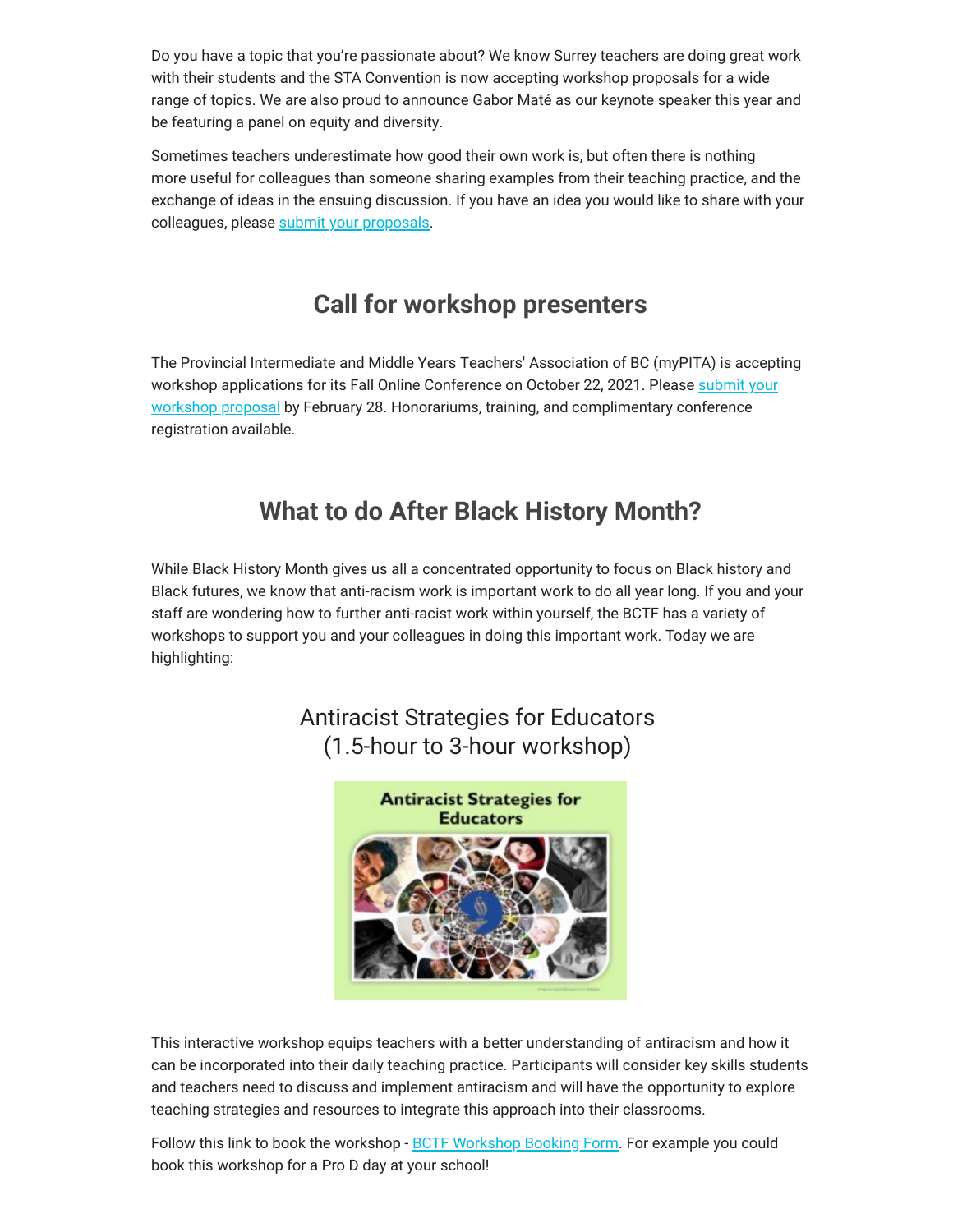

**Status of Men in the Teaching Profession Committee**

# **Gender Parity**

The visible absence and declining numbers of men who teach



Town Hall Meeting via Zoom · Thursday, March 4 · 7 pm - 8 pm

The Status of Men Committee is presenting a Townhall meeting on Thursday, March 4 from 7–8 pm via Zoom to discuss the visible absence and declining numbers of men who teach. The Committee is inviting all interested members to [register](https://surreyteachers.us20.list-manage.com/track/click?u=37ec644ae87e34b54b3912660&id=b639991bbc&e=7261da6bdb) and participate - to ask questions or share your view. The Committee would also appreciate if anyone interested in the topic, shares their opinions by completing the Committee's [survey](https://surreyteachers.us20.list-manage.com/track/click?u=37ec644ae87e34b54b3912660&id=638153eee6&e=7261da6bdb) on the topic.